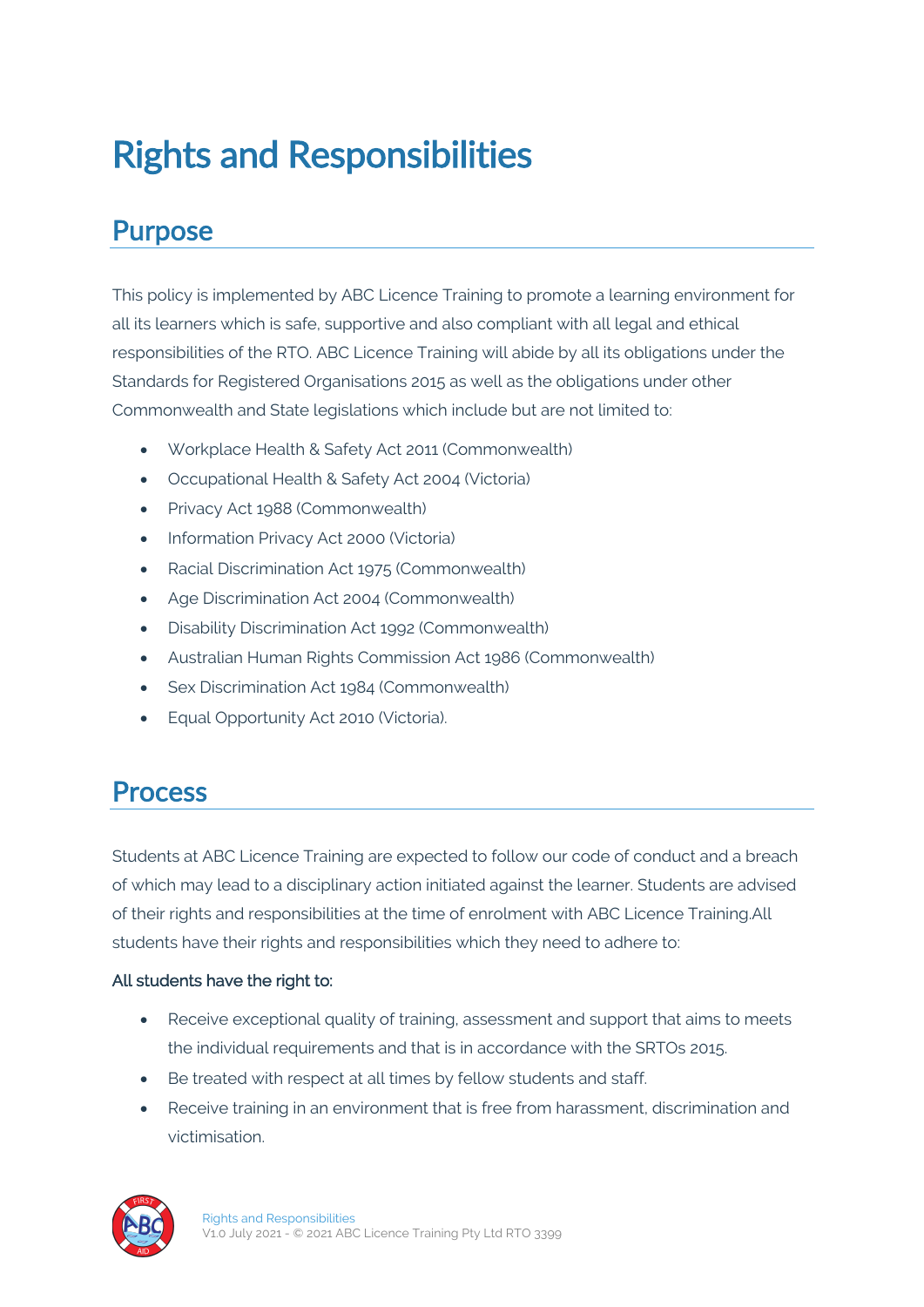- Have their personal details records kept securely in accordance with the Privacy Policy.
- Have access to the information ABC Licence Training holds about them.
- Have access to a fair and prompt complaints and appeals system.
- Receive clear and accurate information about their training and assessment arrangements as well as progress.
- Be informed of any changes to agreed services, and how it affects them as soon as practicable.

### All students, throughout their training and involvement with ABC Licence Training, are expected to:

- Treat all staff and students with respect and not to take part in any action that will offend or threaten others.
- In no manner by action or words, discriminate, harass or threaten anyone.
- To refrain from drinking alcohol and/or smoking in the training environment.
- Contribute to the learning environment in a positive manner and complete all assigned tasks on time.
- Always provide true and accurate information.
- Follow all safety policies and procedures as directed by staff and report any perceived safety risks as they become known.
- Provide all requested information to ABC Licence Training via their enrolment form and thereafter which may be required to deliver the program and issue a final statement of attainment.
- Make payments for their training within agreed timeframes, where relevant.

### Management Action and Responsibility

The administration team is responsible for the implementation of this policy. The CEO holds the overall authority to approve this policy. All third-party contacts acting on behalf of ABC License Training and students will also abide by this policy.